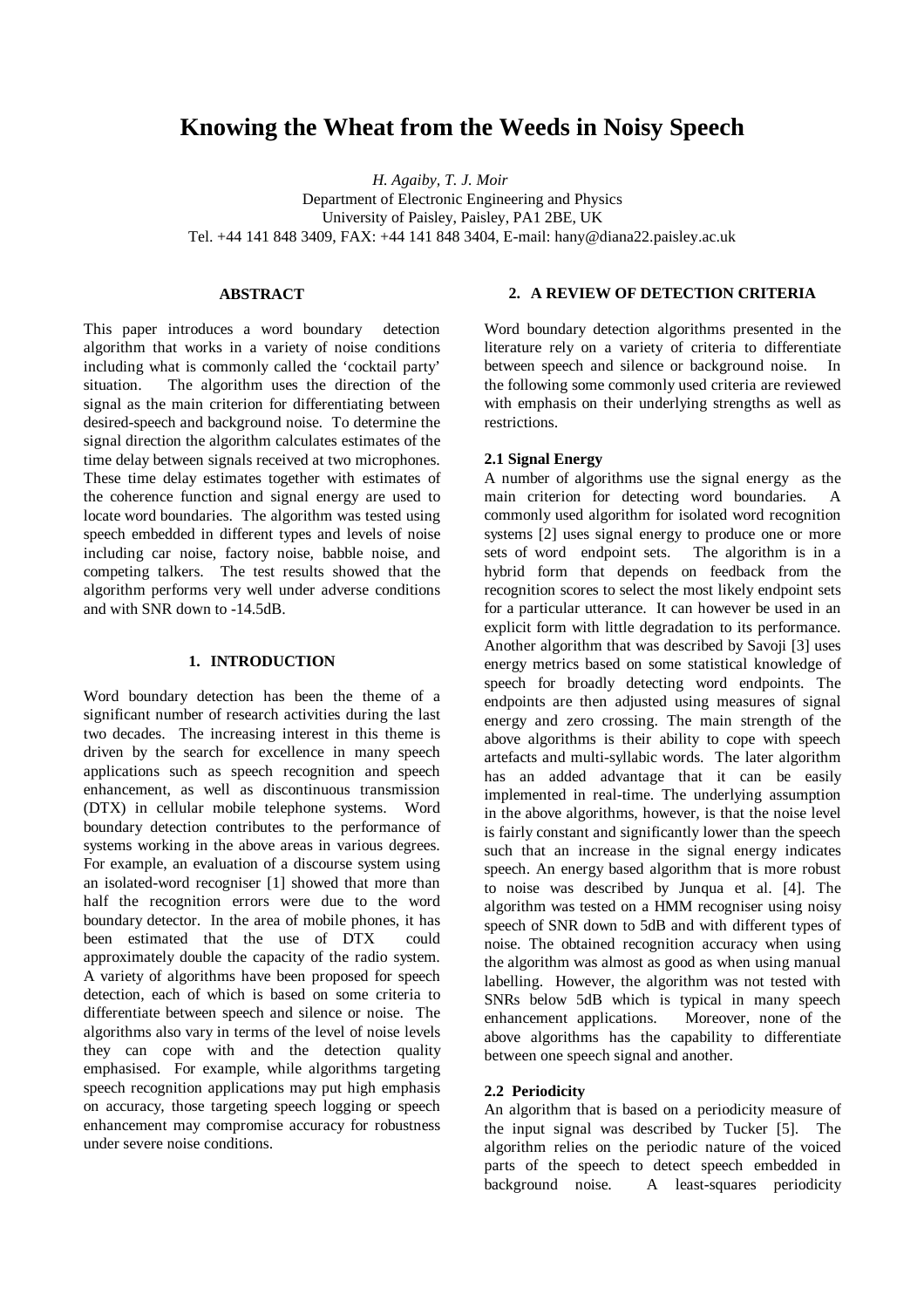estimator (LSPE) is calculated and speech is detected whenever this estimator exceeds a fixed threshold. The algorithm was shown to operate reliably in SNRs down to 0dB and detects most speech at -5dB. Nevertheless, the algorithm is intended to be used mainly in speechlogging applications and does not aim to find the exact word boundaries. The restriction on using this algorithm for applications where accuracy is of a prime importance stems from the fact that the algorithm does not detect unvoiced parts of the speech and that it takes 6 frames of 25ms each before a decision can be made. To differentiate between speech and other periodic interference a pre-processor is used to detect, and if possible remove, expected types of interference. The pre-processor, however, has to be tuned to a specific type of interference.

# **2.3 Coherence**

Le Bouquin and Faucon [6] describe a voice activity detector that is based on Magnitude Squared Coherence (MSC). The algorithm calculates the MSC for signals at two microphones separated by 73cm then compare it with a predefined threshold, and whenever the MSC is higher than the threshold speech is detected. The performance of the algorithm was reported using speech recorded in a car with SNR down to 0dB. The performance of the algorithm was not reported in other environments where other types of noise exist or for SNRs below 0dB. The algorithm also assumes that the disturbing noises are spatially decorrelated while speech is highly correlated, conditions that are not valid in many situations. Moreover, in a cocktail party situation, the coherence may not differentiate between one speaker and the other.

#### **2.4 Linear Prediction Parameters and Cepstrum**

An LPC based algorithm [7] has been used for the more complex problem of voiced-unvoiced-silence detection. A spectral characterisation of each of the three classes is obtained during a training session. An LPC distance measure is then used together with an energy distance for discriminating between the classes. In another algorithm cepstral analysis was also used for voice activity detection [8]. In this algorithm models for speech and non-speech are created during training. The signal cepstra are then compared with these models and a speech/ non-speech decision is taken based on the similarity between the models and the calculated cepstra. The problem with the above two algorithms is that they require training under conditions similar to those encountered by the algorithm during its operation. This requirement becomes impractical if the algorithm is to work in a variety of noisy conditions. Another LPC based algorithm that does not require training is described in [9]. Word boundaries are estimated by comparing the squared residual prediction error of the speech signal with a threshold. The use of this criterion is based on empirical observations that showed a strong correlation between the squared residual prediction error and the nominal endpoints. The algorithm, however, can only cope with short transient pulses and low level noises such as those generated by breathing and small microphone movements, and not with higher noise levels.

In addition to the above criteria, zero crossing is used extensively to detect weak fricatives at the boundaries of speech utterances usually at a refinement stage. In general, speech detection algorithms use more than one measure for more accurate detection of speech endpoints. For example an algorithm described by B.S. Atal, and L.R. Rabiner [10] uses five measurements for voiced-unvoiced-silence classification of speech. For each speech segment, the algorithm computes a non-Euclidean distance measure from the set of measurements and the segment is assigned to the class with the minimum distance. Nevertheless, even when a number of parameters are used, word boundary detection at low SNR and in the presence of competing talkers is still far from being a solved problem. This was the motivation for developing the algorithm described below.

#### **3. AN ALTERNATIVE SOLUTION**

An alternative criterion to differentiate between desiredspeech and undesired-speech or noise is the physical position of the signal sources. Although the talker position has been used previously in multi-mrophone based techniques to enhance noisy speech e.g. [11], its use in endpoint detection has not been thoroughly investigated before. The motivation of this criterion stems from simple observation of users of speech processing applications such as speech recognition systems, hands free phones, and hearing aids. In the above applications the position of the wanted speech source can, in most of the cases, be estimated to be within a predefined area, usually facing the microphones. An algorithm that is based mainly on the above criterion is here described. The algorithm assumes a viewing zone within which a speech source is considered to be wanted-speech and signals coming from outside this zone are considered noise. This approach has the advantage of being able to differentiate between wanted-speech and other unwanted-speech signals. The algorithm uses the time delay between signals received at two microphones to estimate the direction of the dominant signal source. This estimate together with an estimate of the coherence function between the two signals are used to determine initial values for word boundaries. The use of the coherence function serves to isolated spatially un-correlated noise and reduce the effect of reverberation. The initial boundary positions are then refined using measures of the signal energy. With the use of a third microphone, the algorithm can be easily modified to detect the source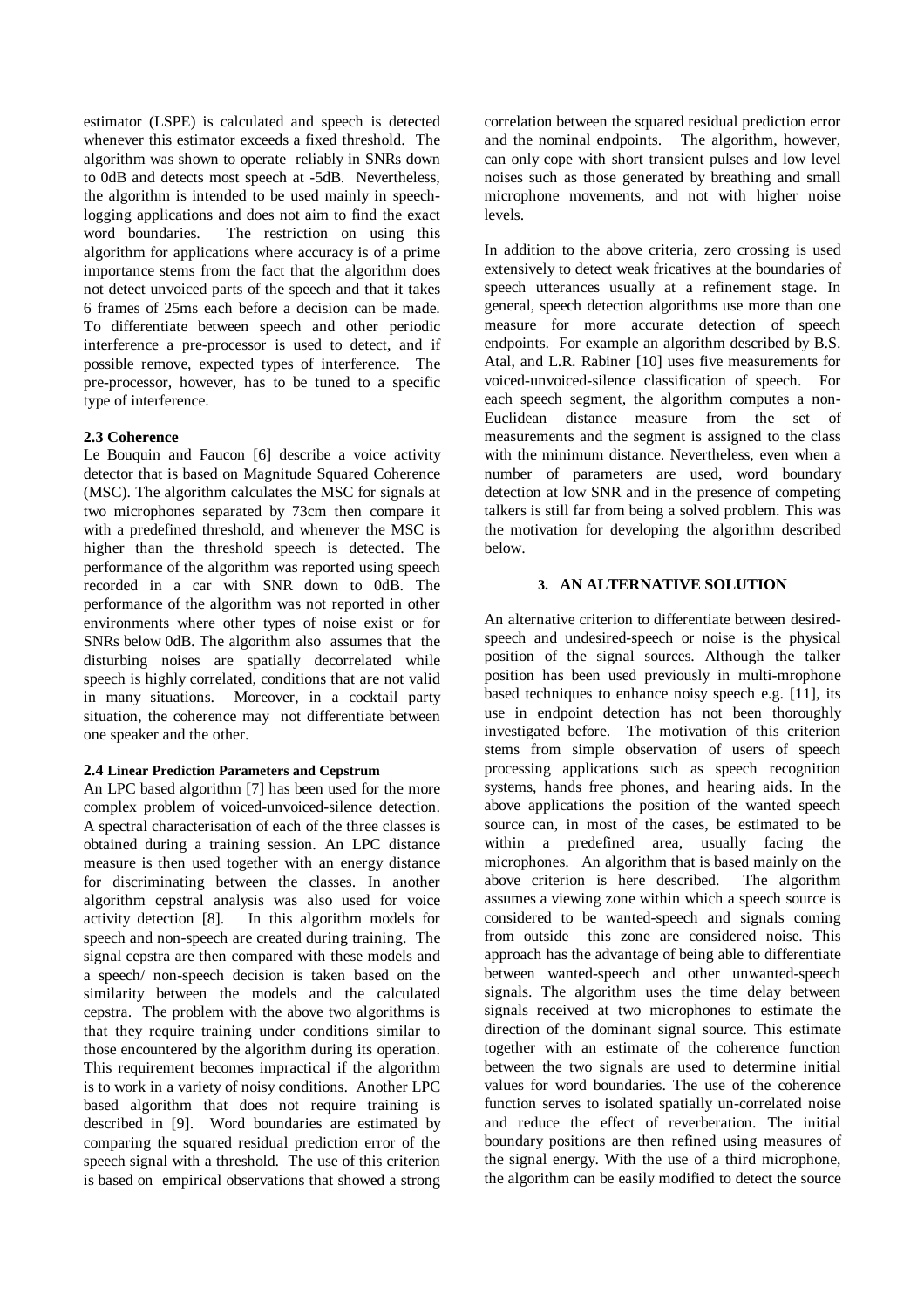position rather than direction. The time delay between the signals received at the two microphones; x1, and x2 is estimated using the maximum likelihood (ML) estimator method described in [12]. In the ML method the estimated time delay is defined as the time  $\tau$  at which the generalised cross correlation function  $R_{y1y}^{(g)}$  $\chi_{y_1y_2}^{(g)}(\tau)$  is maximum, where:

$$
R_{y_1y_2}^{(g)}(\tau) = \int_{-\infty}^{\infty} \psi_g(f) G_{x1x2}(f) e^{j2\pi f \tau} df \quad (1)
$$

where

$$
\Psi_{g}(f) = \frac{\left|\gamma_{x1x2}(f)\right|^{2}}{\left|G_{x1x2}(f)\right|\left[1-\left|\gamma_{x1x2}(f)\right|^{2}\right]}
$$
(2)

Where  $\gamma_{x1x2}$  is the coherence function between  $x_1(t)$ , and  $x_2(t)$  is defined as:

$$
\gamma_{x1x2}(f) = \frac{G_{x1x2}(f)}{\sqrt{G_{x1x1}(f)G_{x2x2}(f)}}
$$
(3)

Where  $G_{x1x2}$  is the cross spectral density between the two input signals, while  $G_{x1x1}$ , and  $G_{x2x2}$  are the autospectral densities. All spectral densities were estimated using time averaging by a simple recursive formula [13].

Valid speech was assumed when:

Estimated time delay 
$$
\leq T_{\text{max}}
$$
 (5)  
and Estimated coherence  $\geq C_{\text{min}}$  (6)

Where  $T_{\text{max}}$  is fixed and is calculated based on the desired viewing zone, and  $C_{min}$  is a function of an average of the signal energy Eav calculated as:

$$
E_{av} = \lambda * E_{av} + (1-\alpha) * E(m). \tag{7}
$$

where m is the frame index, and  $\alpha$  is a forgetting factor ( $0 \le \alpha \le 1$ ). The speech endpoints are then refined by adding a 'Head' and 'Tail' frames at the beginning and the end of the estimated wanted-speech. The number of these frames is in turn functions of  $E_{av}$ .

#### **4. EXPERIMENTS AND RESULTS**

A number of experiments were conducted to evaluate the performance of the proposed algorithm. Speech and noise material from Noisex-92 corpus were used. The speech utterances were a sequence of digits that differs from one speaker to the other. Two sets of tests were conducted. In the first set, the noisy speech was recorded in a medium size room (6\*8\*5m) using two omni-directional microphones 20 cm apart. Three recordings were made: the first one represents a typical factory unit with factory noise sources distributed in the room, an unwanted-speech source and a wanted-speech source. In the second recording, car noise was played in the background with one wanted-speech source, the SNR was measured for this recording and was found to be -14.5dB (segmental with all silent periods excluded from the calculations). The third recording represents a typical office environment with one wanted-speech and two unwanted-speech sources in addition to noises from other office equipment.



Fig 1 Factory background noise experiment. (a) noisy speech. (b) original wanted-speech. (c) output of the speech detector



Fig 2 Car background noise experiment. (a) noisy speech. (b) original wanted-speech. (c) output of the speech detector



Fig 3 Office environment experiment. (a) noisy speech. b) original wanted-speech. (c) output of the speech detector